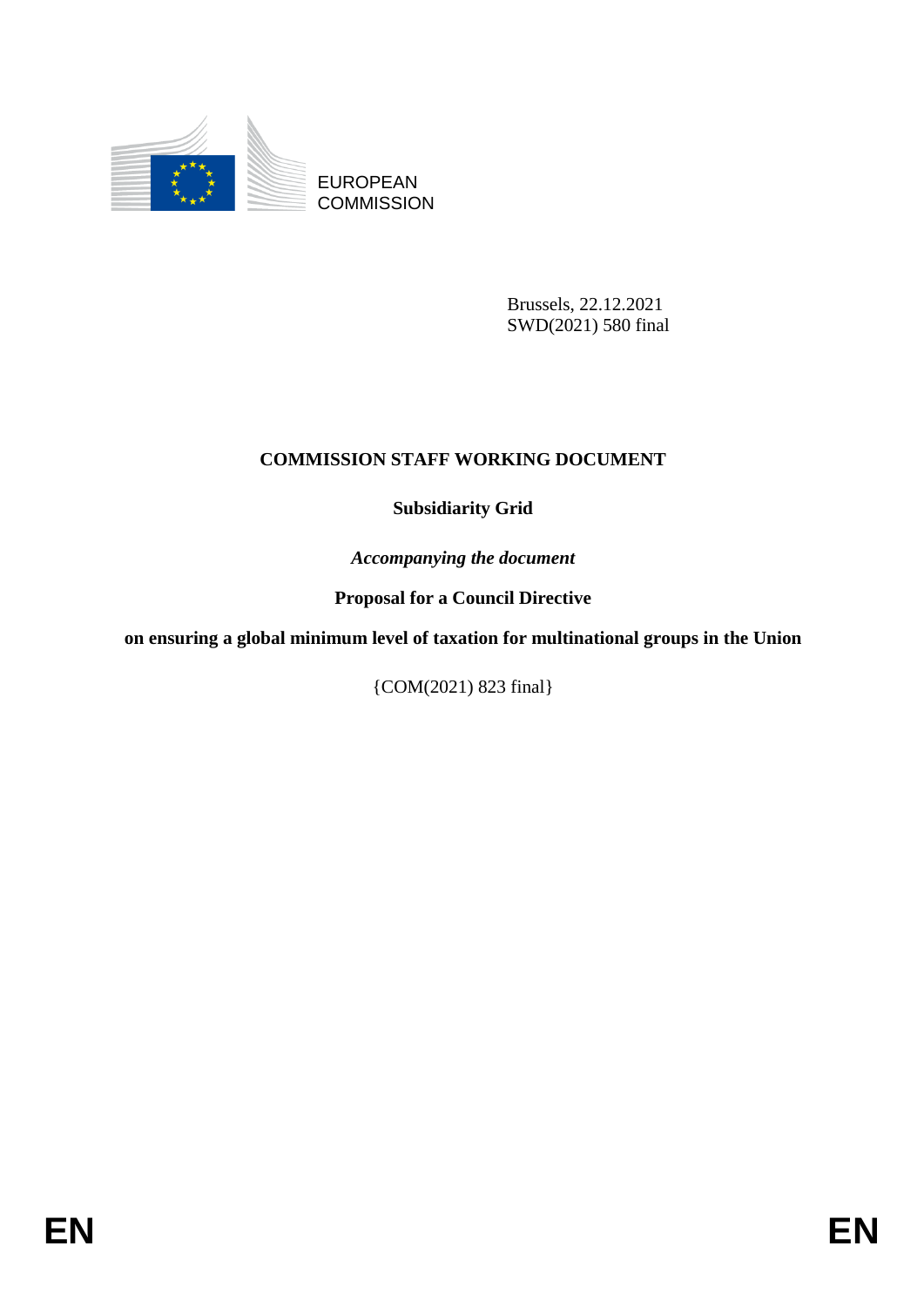## **Subsidiarity Grid**

**1. Can the Union act? What is the legal basis and competence of the Unions' intended action?**

#### **1.1 Which article(s) of the Treaty are used to support the legislative proposal or policy initiative?**

The legal basis for the intended action is Article 115 of the Treaty on the Functioning of the European Union (TFEU) on the approximation of laws of the Member States, which directly affect the establishment or functioning of the internal market. Although the provision does not mention direct taxation explicitly, this Article has consistently been used to date as the standard legal base for legislative initiatives with harmonisation objectives in direct taxation. The rule explicitly prescribes that the only legal instrument which can be used under this legal base is a Directive.

#### **1.2 Is the Union competence represented by this Treaty article exclusive, shared or supporting in nature?**

The Union competence represented by this Treaty is shared between the Commission and Member States pursuant to Article 4 (2) (a) Internal Market of the TFEU.

*Subsidiarity does not apply for policy areas where the Union has exclusive competence as defined in Article 3 TFEU<sup>1</sup> . It is the specific legal basis which determines whether the proposal falls under the subsidiarity control mechanism. Article 4 TFEU<sup>2</sup> sets out the areas where competence is shared between the Union and the Member States. Article 6 TFEU<sup>3</sup> sets out the areas for which the Unions has competence only to support the actions of the Member States.*

**2. Subsidiarity Principle: Why should the EU act?**

**.** 

#### **2.1 Does the proposal fulfil the procedural requirements of Protocol No. 2<sup>4</sup> :**

Has there been a wide consultation before proposing the act?

Most Member States are members of the OECD and of the Inclusive Framework on Base Erosion and Profit Shifting and have participated in detailed technical discussions on Pillar 2 work stream between 2019 and 2021. Moreover, the OECD experts gave regular updates and answered questions from the Council on the project.

The OECD organised public consultations on elements of the Pillar 2 design in December 2019 and January 2021, culminating with online public conferences for both events. Furthermore, the Commission has debated internally, with Member States and with OECD experts, in particular, where there was doubt about certain technical aspects of the proposed solutions.

Furthermore, on 6 November 2019, DG TAXUD organised a meeting of Working Party IV and Member States had the opportunity to debate: objectives and principles for the modernisation of international business taxation, legal aspects and the CJEU case law implications regarding the possible approaches to the modernisation of international business taxation and specific design options for the modernisation of international business taxation.

<sup>1</sup> <https://eur-lex.europa.eu/legal-content/EN/TXT/HTML/?uri=CELEX:12008E003&from=EN>

<sup>2</sup> <https://eur-lex.europa.eu/legal-content/EN/TXT/HTML/?uri=CELEX:12008E004&from=EN>

<sup>3</sup> <https://eur-lex.europa.eu/LexUriServ/LexUriServ.do?uri=CELEX:12008E006:EN:HTML>

<sup>4</sup> <https://eur-lex.europa.eu/legal-content/EN/TXT/HTML/?uri=CELEX:12016E/PRO/02&from=EN>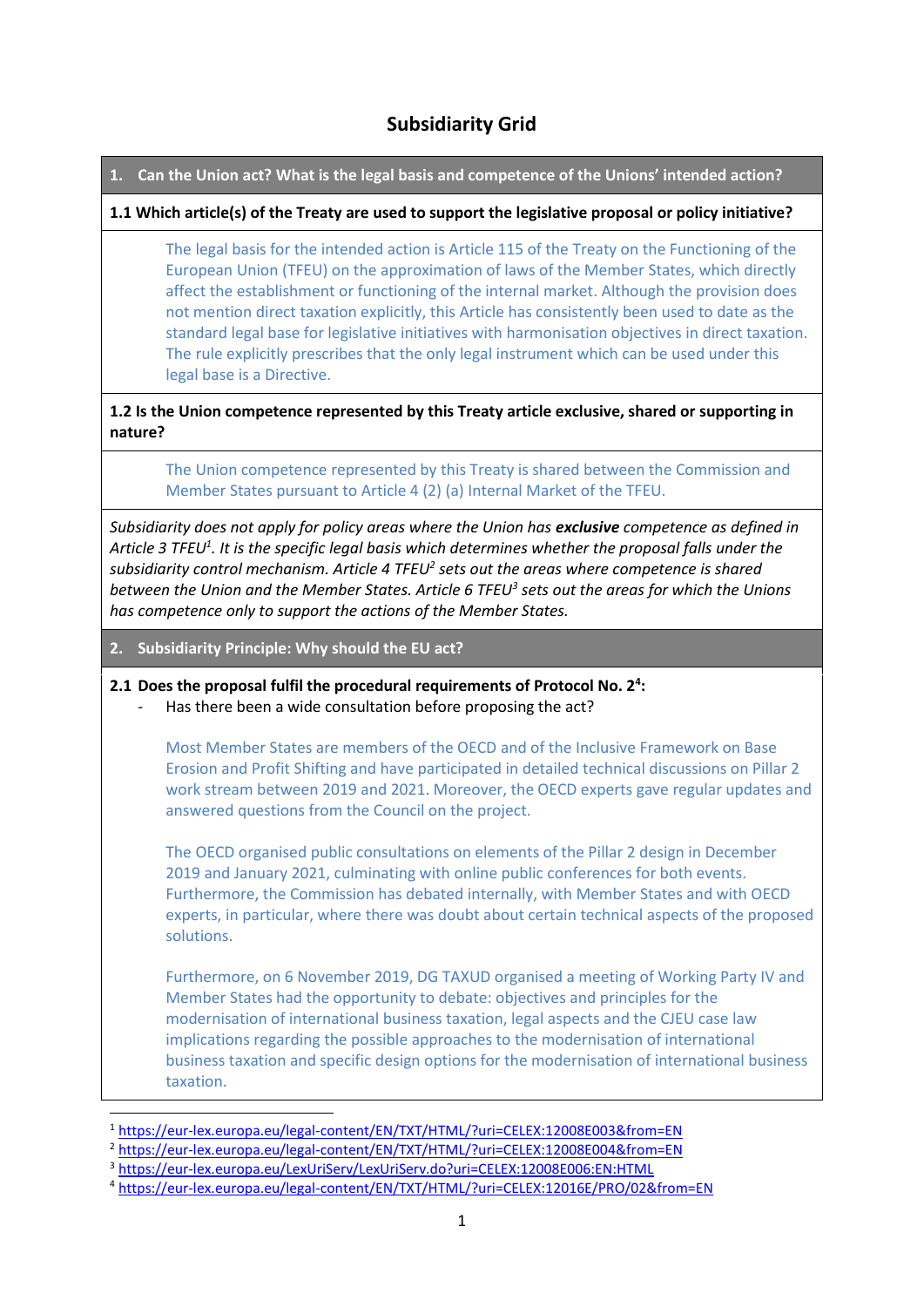As the Pillar 2 Directive will implement an internationally agreed standard for ensuring minimum effective taxation of corporate profits of large multinational groups and the OECD has consulted publicly quite extensively on this subject, considering a very tight timeline for implementation of such standard and in light of the fact that the OECD organised public consultations on this area, the Commission has decided to proceed with this proposal for a Directive without undertaking a public consultation.

Is there a detailed statement with qualitative and, where possible, quantitative indicators allowing an appraisal of whether the action can best be achieved at Union level?

The explanatory memorandum of the act contains a statement that the proposal ensures the principle of subsidiarity.

**2.2 Does the explanatory memorandum (and any impact assessment) accompanying the Commission's proposal contain an adequate justification regarding the conformity with the principle of subsidiarity?**

Statement on subsidiarity to be included in the explanatory memorandum:

This proposal complies with the principle of subsidiarity as set out in Article 5 TFEU. The nature of the subject requires a common initiative across the internal market.

This Directive introduces minimum effective taxation for large multinationals' profits operating in the internal market and beyond. It provides a common framework for implementing the OECD Model Rules into Member States' national laws in a coordinated manner and adjusted for EU law requirements.

Action at EU level is necessary, as it is imperative to ensure a uniform implementation of the OECD Model Rules in the EU. Firstly, the OECD Model Rules are "a common approach", so it would be important to have one set of uniform rules and a common minimum level of protection in the internal market. In the EU, a market of highly integrated economies, there is a need for common strategic approaches and coordinated action, to improve the functioning of the internal market and maximise the positive impact of minimum effective taxation of business profits. This can only be achieved if legislation is prescribed centrally and transposed in a uniform fashion.

Furthermore, as multinational groups are usually present in several EU Member States and the GloBE rules have a cross-border dimension, it is essential that no disparities arise in the operation of the rules, for example, in the method for computing the effective tax rate or the top-up tax liability. Such disparities could create mismatches and distort fair competition in the internal market. It is therefore critical to adopt solutions that function for the internal market as a whole and these can only be achieved at Union level.

An EU initiative would add value, as compared to what a multitude of national implementation methods can attain. Given that the GloBE rules have a cross-border dimension, action at EU level would balance divergent interests within the internal market and consider the full picture, to identify common objectives and solutions.. Finally, if the measures to implement the OECD Model Rules are enacted according to the acquis and follow a common line across the Union, they can provide taxpayers with legal certainty that the new legal framework is compatible with the EU fundamental freedoms, including the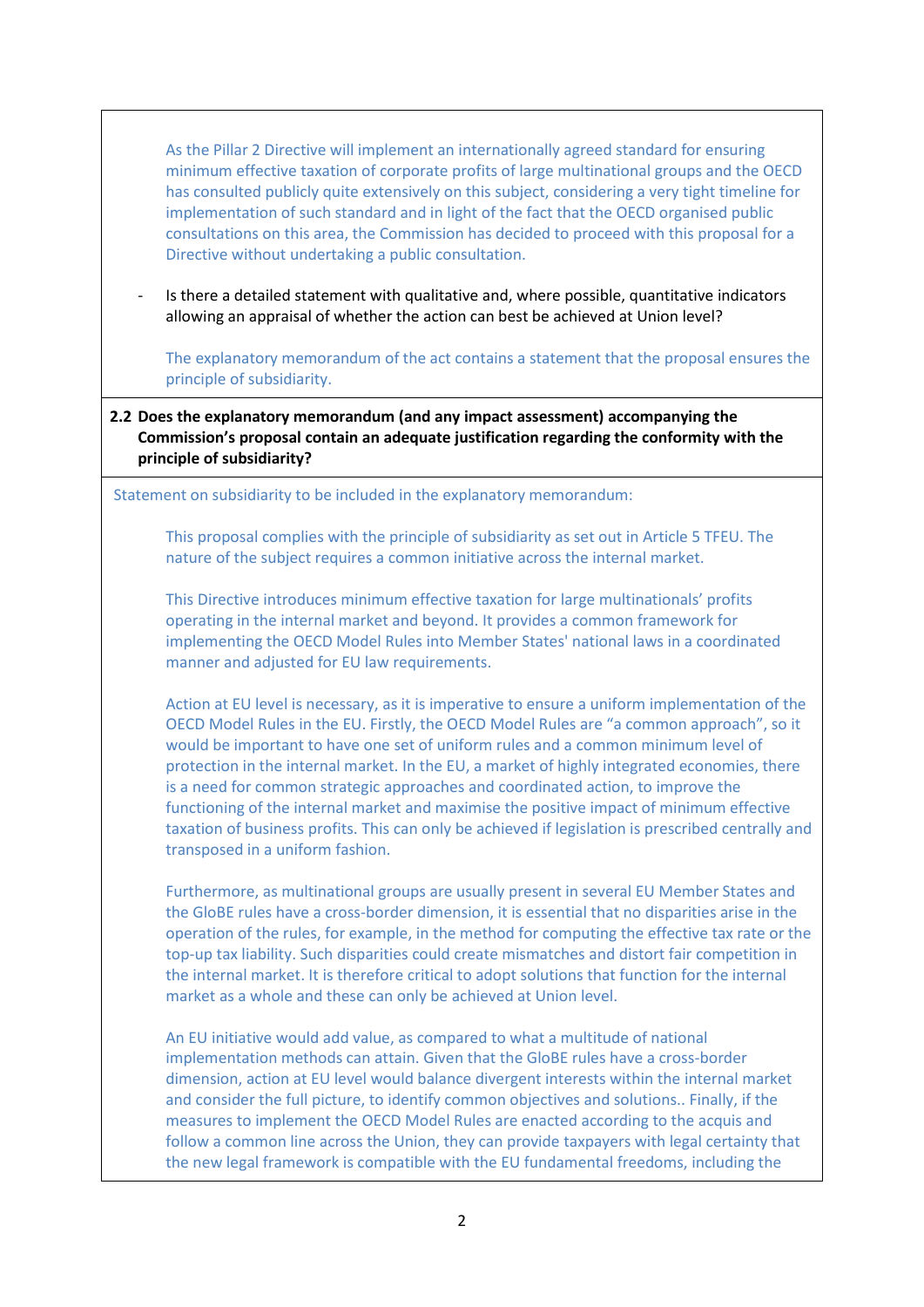freedom of establishment.

## **2.3 Based on the answers to the questions below, can the objectives of the proposed action be achieved sufficiently by the Member States acting alone (necessity for EU action)?**

Member States acting alone are not able to sufficiently achieve the objectives of minimum effective taxation of large multinational enterprises. It is clear that the problem has a crossborder dimension and the measures envisaged by the EU action apply primarily to cross border scenarios. The problem is not confined to a single Member State or a group of Member States, but affects all Member States.

## (a) Are there significant/appreciable transnational/cross-border aspects to the problems being tackled? Have these been quantified?

There are significant cross-border aspects of the problem. Multinational groups are usually present in several EU Member States. The GloBE rules have a clear cross-border dimension. Therefore, it is essential that no disparities arise in the operation of the rules, for example, in the method for computing the effective tax rate or the top-up tax liability. Such disparities could create mismatches and distort fair competition in the internal market. It is therefore critical to adopt solutions that function for the internal market as a whole and these can only be achieved at Union level.

Two main economic impacts can be foreseen, namely an increase of tax revenues for Member States and putting a floor on the excessive tax competition between jurisdictions. Pillar 2 aims to making the "cake" bigger, by allowing jurisdictions to apply an internationally agreed minimum effective tax where income is taxed below the agreed minimum tax rate. Worldwide, a global minimum tax rate of 15% is estimated to generate around USD 150 billion in additional global tax revenues per year. Furthermore, a minimum level of tax on income where other jurisdictions have not exercised their primary taxing rights will allow jurisdictions to protect their tax base and as such, put a floor on tax competition on corporate income tax.

(b) Would national action or the absence of the EU level action conflict with core objectives of the Treaty<sup>5</sup> or significantly damage the interests of other Member States?

The absence of EU level action in implementing the globally agreed rules for minimum effective taxation of large multinational groups could potentially damage the functioning of the single market.

For example, Member States could implement Pillar 2 in diverse ways, so that the calculation of the effective tax rate would create potential for tax arbitrage and loop holes for companies to exploit. Moreover, multinational groups would incur significant administrative burdens when complying with a proliferation of similar, yet different, national measures in implementing Pillar 2.

(c) To what extent do Member States have the ability or possibility to enact appropriate

1

<sup>5</sup> [https://europa.eu/european-union/about-eu/eu-in-brief\\_en](https://europa.eu/european-union/about-eu/eu-in-brief_en)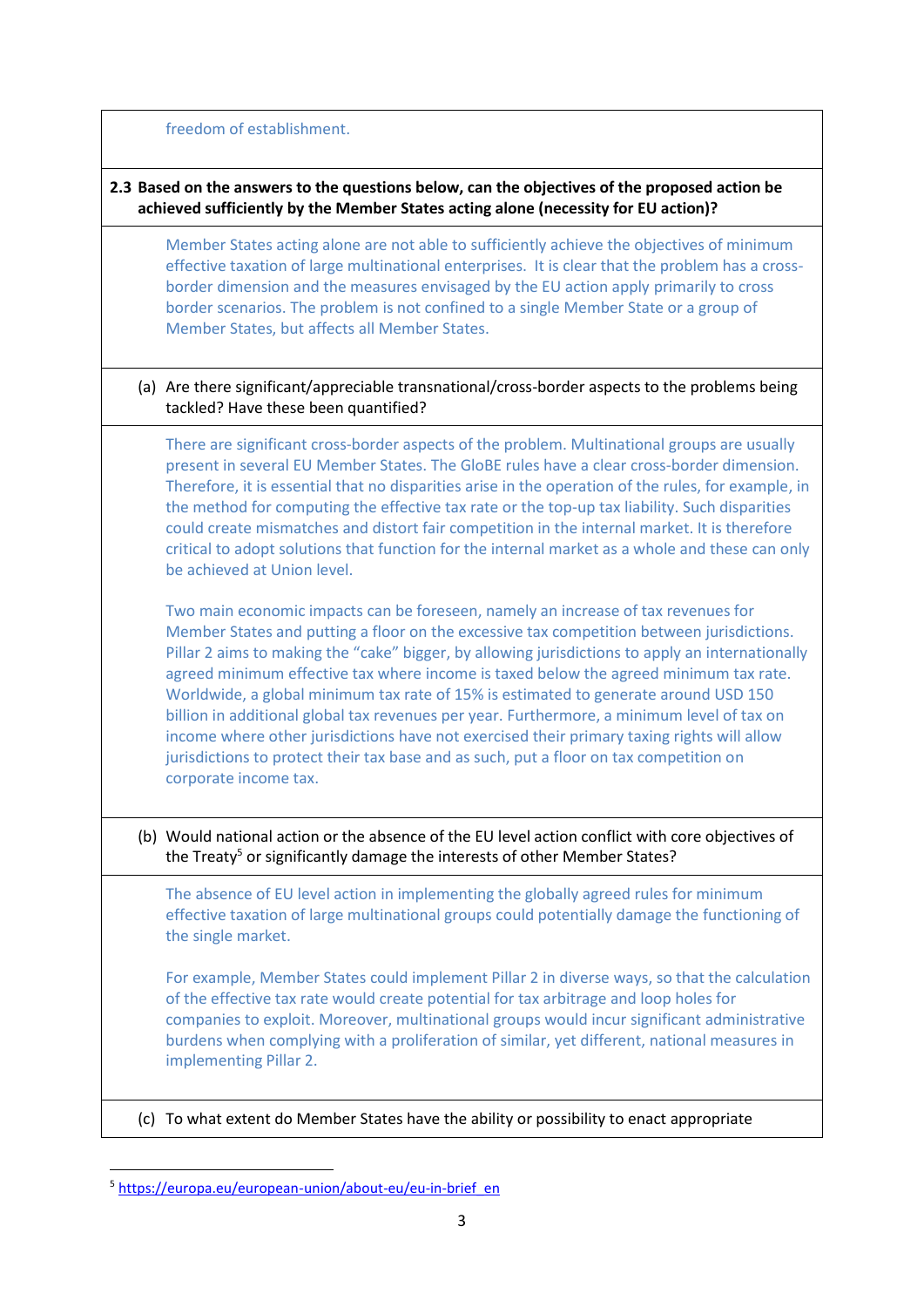| Member States have the possibility to enact measures implementing Pillar 2 in their<br>jurisdictions. Nevertheless, if a Member State enacts such measures on its own, it will not<br>benefit from a coordinated, uniform action across the whole of the single market. This could<br>create disputes between Member States arising from a different interpretation or<br>implementation of Pillar 2 and risking to lead to double non-taxation of the relevant profits<br>of multinational groups.                                                                                                                                                                                                                                                                                                                                           |
|-----------------------------------------------------------------------------------------------------------------------------------------------------------------------------------------------------------------------------------------------------------------------------------------------------------------------------------------------------------------------------------------------------------------------------------------------------------------------------------------------------------------------------------------------------------------------------------------------------------------------------------------------------------------------------------------------------------------------------------------------------------------------------------------------------------------------------------------------|
| (d) How does the problem and its causes (e.g. negative externalities, spill-over effects) vary<br>across the national, regional and local levels of the EU?                                                                                                                                                                                                                                                                                                                                                                                                                                                                                                                                                                                                                                                                                   |
| Pillar 2 applies to groups of MNEs that have a combined annual group turnover of at least<br>EUR 750 million based on consolidated financial statements. Pillar 2 ensures that such MNEs<br>pay tax of at least 15% on their profits in every jurisdiction they operate in.                                                                                                                                                                                                                                                                                                                                                                                                                                                                                                                                                                   |
| Large MNEs operating in different Member States incur different levels of average effective<br>corporate taxation <sup>6</sup> . This result is a combination of different nominal corporate tax rates and<br>various other features of a national tax systems including tax incentives. The implementation<br>of the minimum effective taxation of 15% calculated on a common tax base will, therefore,<br>impact differently MNEs, depending on which Member State they operate in. Subject to<br>transitional measures, the substance cave-out and de minimis income exclusion, those MNEs<br>will be required to pay additional top-up tax (at different levels, depending on where they<br>maintain subsidiaries), in order to bring their effective taxation level in each jurisdiction they<br>operate in to an effective rate of 15%. |
| As the measures provided in the GloBE solution predominantly concern other jurisdictions<br>than the jurisdiction applying the measure (i.e. jurisdiction of the group's Ultimate Parent<br>Entity), it is not necessary that effective taxation in a Member State falls below 15% for that<br>Member State to implement the GloBE rules. It follows that once a Directive is adopted in<br>Council, all Member States, regardless of their effective tax rate, will have to implement the<br><b>GloBE</b> legal framework.                                                                                                                                                                                                                                                                                                                   |
| (e) Is the problem widespread across the EU or limited to a few Member States?                                                                                                                                                                                                                                                                                                                                                                                                                                                                                                                                                                                                                                                                                                                                                                |
| An average level of effective taxation of large MNEs of less than 15% is present in a few<br>Member States <sup>7</sup> . The average figure in this context consists of MNEs having an effective tax<br>rate above and below the 15% rate. Therefore, even in a Member State with a relatively high<br>average effective tax rate, there may be MNEs with an effective tax rate below 15%. The<br>problem is therefore not confined to a single or a group of Member States but is present in<br>the single market.                                                                                                                                                                                                                                                                                                                          |
| In addition, based on the way that the GloBE rules operate, they predominantly concern<br>other jurisdictions than the jurisdiction applying the measure (i.e. jurisdiction of the group's<br>Ultimate Parent Entity). It is therefore not necessary that effective taxation in a Member<br>State falls below 15% for that Member State to be obliged to implement the GloBE rules.                                                                                                                                                                                                                                                                                                                                                                                                                                                           |

 6 Source: Taxation trends in the European Union 2021 - [https://ec.europa.eu/taxation\\_customs/taxation-](https://ec.europa.eu/taxation_customs/taxation-1/economic-analysis-taxation/taxation-trends-european-union_en)<u>[1/economic-analysis-taxation/taxation-trends-european-union\\_en](https://ec.europa.eu/taxation_customs/taxation-1/economic-analysis-taxation/taxation-trends-european-union_en)</u><br><sup>7</sup> Source: Taxation trends in the European Union 2021 - [https://ec.europa.eu/taxation\\_customs/taxation-](https://ec.europa.eu/taxation_customs/taxation-1/economic-analysis-taxation/taxation-trends-european-union_en)

[<sup>1/</sup>economic-analysis-taxation/taxation-trends-european-union\\_en](https://ec.europa.eu/taxation_customs/taxation-1/economic-analysis-taxation/taxation-trends-european-union_en)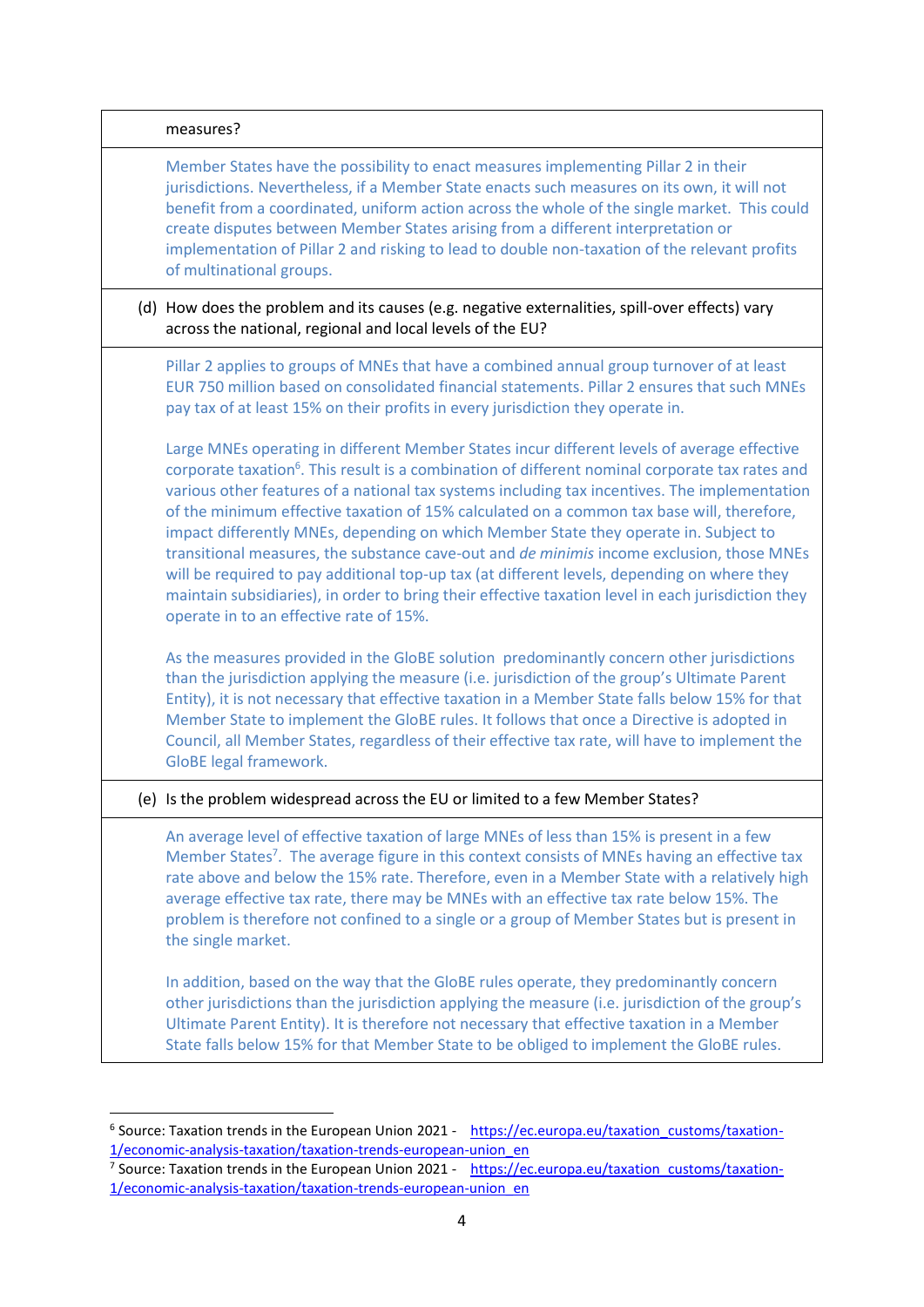(f) Are Member States overstretched in achieving the objectives of the planned measure?

Member States should not be overstretched in achieving the objectives of the planned measure. The initiative will require some additional human resources from national tax authorities to comply with the planned action. Nevertheless, this additional human resources would have been required in the absence of the EU action anyway, in order to unilaterally comply with the OECD global solution.

(g) How do the views/preferred courses of action of national, regional and local authorities differ across the EU?

Twenty-six EU Member States have agreed on the main aspects of the GloBE rules (i.e. the scope, tax rate, tax base, carve-outs and the charging rules) and committed to apply the OECD Model Rules. Cyprus, which is not a member of the Inclusive Framework, has unilaterally expressed its support for the global agreement. The EU initiative implements this international agreement.

**2.4 Based on the answer to the questions below, can the objectives of the proposed action be better achieved at Union level by reason of scale or effects of that action (EU added value)?**

The objectives of the proposed EU action are better achieved at Union level by reason of scale or effects of that action (EU added value) rather than by national domestic measures. The EU action will keep compliance costs to a minimum, as businesses will need to adhere to a single set of, rather than different, national measures implementing the OECD Model Rules in the EU. A common policy approach envisaged by the EU action to ensuring minimum effective taxation will provide taxpayers with tax certainty, close loop-holes used for tax avoidance and will stop the race to the bottom on CIT rates.

(a) Are there clear benefits from EU level action?

An EU initiative would add value, as compared to what a multitude of national implementation methods can attain. Given that the GloBE rules have a cross-border dimension, action at EU level would balance divergent interests within the internal market and consider the full picture, to identify common objectives and solutions. This can only be achieved if legislation is designed centrally.

(b) Are there economies of scale? Can the objectives be met more efficiently at EU level (larger benefits per unit cost)? Will the functioning of the internal market be improved?

An EU action would keep compliance costs to a minimum as businesses would need to adhere to a single set of, rather than different, national measures implementing the OECD Model Rules in the EU. For a group active across the EU, there would be gains in terms of economies of scale, as all its entities, no matter in which Member State, would need to follow only one and the same set of basic requirements.

In the EU, a market of highly integrated economies, there is a need for common strategic approaches and coordinated action, to improve the functioning of the internal market and maximise the positive impact of minimum effective taxation of business profits. This can only be achieved if legislation is prescribed centrally and transposed in a uniform fashion. The EU action on minimum effective taxation will ensure this objective and by doing it, it will improve the functioning of the internal market.

(c) What are the benefits in replacing different national policies and rules with a more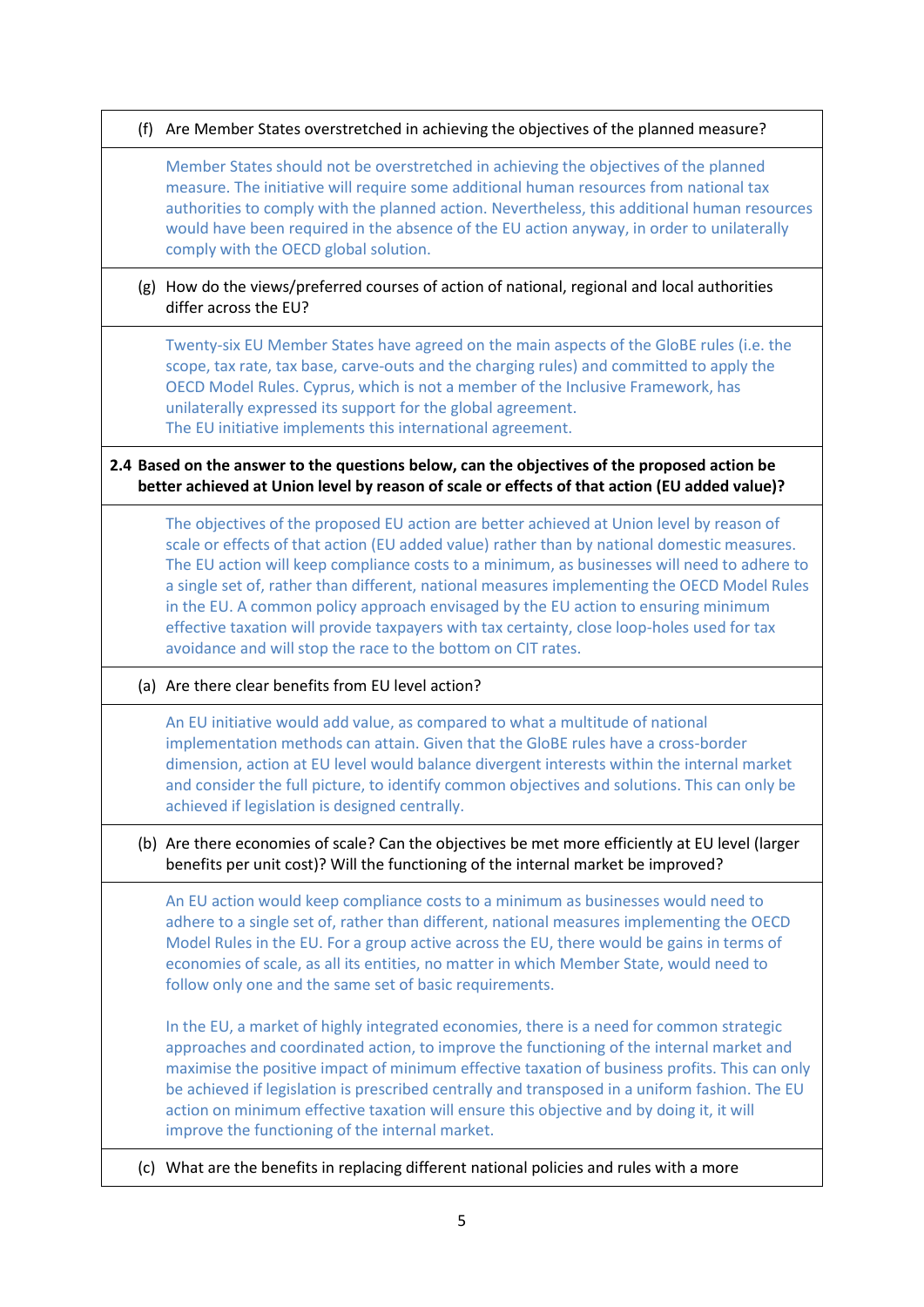The GloBE rules aim at ensuring minimum effective level of taxation for large MNEs in every jurisdiction they operate in. As such, it is a review process of checking whether the national taxation has achieved the 15% minimum effective tax rate, and where this is not the case, the rules provide for a top-up tax to ensure such goal.

A common policy approach envisaged by the EU action to ensuring minimum effective taxation will provide taxpayers with tax certainty, close loop-holes used for tax avoidance and will stop the race to the bottom on CIT rates.

(d) Do the benefits of EU-level action outweigh the loss of competence of the Member States and the local and regional authorities (beyond the costs and benefits of acting at national, regional and local levels)?

The competence of Member States in tax matters is maintained as this proposal is complementary and contributes to the effectiveness of existing national, EU and international measures, in particular the BEPS framework for combatting tax avoidance. While the EU action sets the uniform and coordinated approach for ensuring minimum effective taxation of large MNEs, Member States remain free to determine their own tax systems, as well as the level of their corporate income tax rates. The top-up tax, if any, will be levied in addition to national corporate income tax to bring the effective tax rate of company profits taxation to 15%.

(e) Will there be improved legal clarity for those having to implement the legislation?

The EU action will ensure that the measures to implement the OECD Model Rules are enacted according to the acquis and follow a common line across the Union. As such the EU Action can provide taxpayers with legal certainty that the new legal framework is compatible with the EU fundamental freedoms, including the freedom of establishment.

## **3. Proportionality: How the EU should act**

**3.1 Does the explanatory memorandum (and any impact assessment) accompanying the Commission's proposal contain an adequate justification regarding the proportionality of the proposal and a statement allowing appraisal of the compliance of the proposal with the principle of proportionality?**

Statement on proportionality to be included in the explanatory memorandum:

The proposal complies with the principle of proportionality as set out in Article 5 TFEU.

The OECD Model Rules apply to Multinational Enterprises with a combined group turnover of at least EUR 750 million based on consolidated financial statements. The envisaged measures do not go beyond ensuring minimum effective taxation of such entities operating in the internal market and they are consistent with the OECD Model Rules while they have been adjusted to comply with EU law requirements. The Directive, therefore, does not go beyond what is necessary to achieve its objectives and respects the principle of proportionality.

**3.2 Based on the answers to the questions below and information available from any impact assessment, the explanatory memorandum or other sources, is the proposed action an appropriate way to achieve the intended objectives?**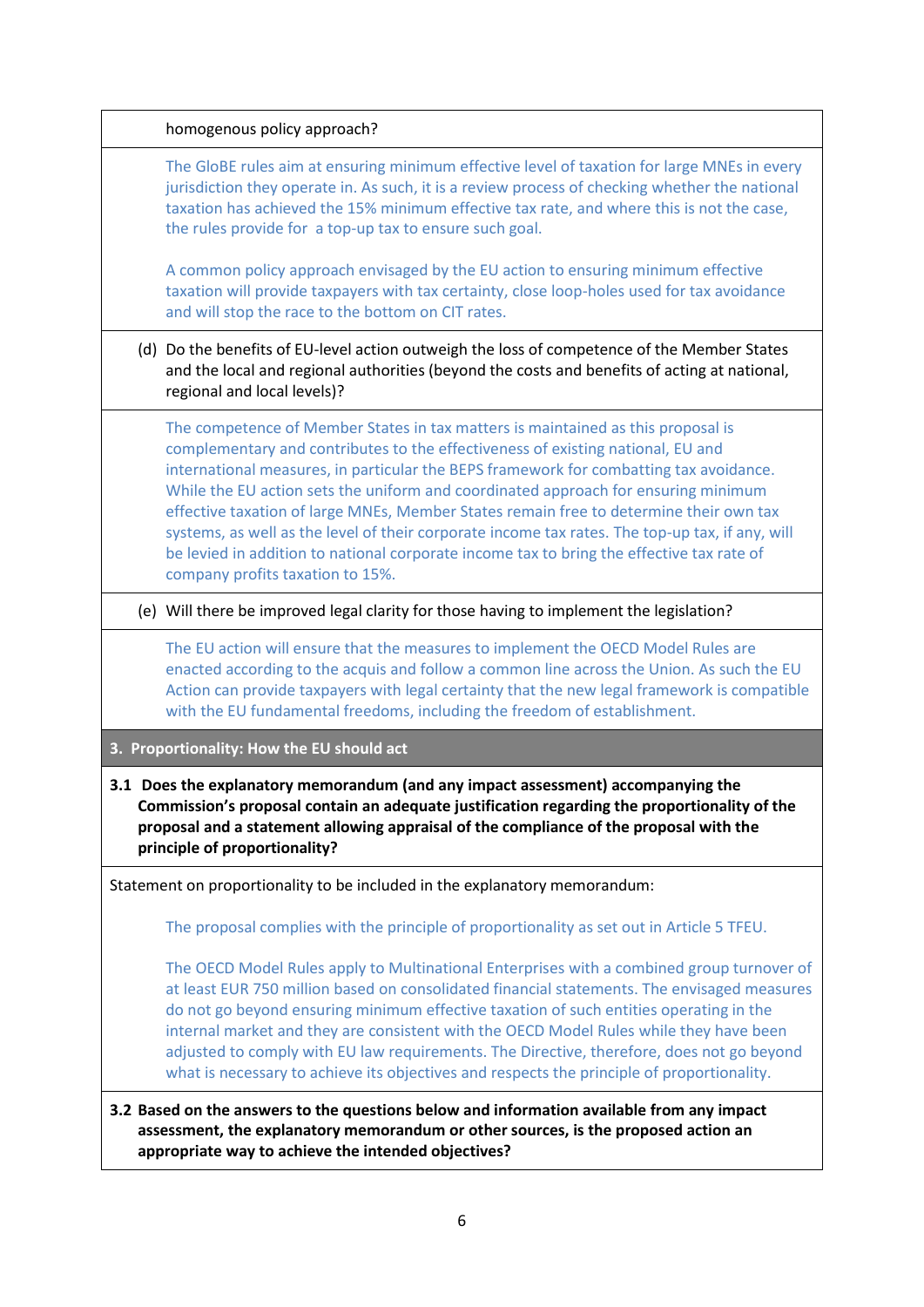The Pillar 2 agreement aims for a proportionate solution, as jurisdictions remain free to determine their own tax systems, including whether they have a corporate income tax at all, as well as the level of their corporate income tax rates. The new rules will thus enable jurisdictions to top-up the amount of tax paid by large multinationals to an agreed minimum effective level, while leaving individual countries free to decide on the features of their own tax systems. The proposed EU action is an appropriate way to achieve the intended objectives of the GloBE rules.

(a) Is the initiative limited to those aspects that Member States cannot achieve satisfactorily on their own, and where the Union can do better?

The initiative aims to provide a solid basis for a systemic solution that would address remaining base erosion and profit shifting (BEPS) challenges. To this effect, it will involve setting out rules that broadly provide jurisdictions with a right to "tax back" where other jurisdictions have not fully exercised their primary taxing rights, i.e. have not taxed to the agreed minimum effective rate. Thus, this is primarily about taxing income of large internationally operating businesses, which would otherwise be subject to a low effective taxation, up to an agreed minimum level.

It is expected that this initiative will put a floor to tax competition on corporate income tax, as the introduction of a global minimum corporate tax, will allow jurisdictions to protect their tax base.

With regards to proportionality of the proposed solution, the substance carve-out and de minimis exclusion in the proposed action mean that real economic activities and low risk MNEs are largely excluded from the application of the measures.

(b) Is the form of Union action (choice of instrument) justified, as simple as possible, and coherent with the satisfactory achievement of, and ensuring compliance with the objectives pursued (e.g. choice between regulation, (framework) directive, recommendation, or alternative regulatory methods such as co-legislation, etc.)?

In order to ensure a consistent application of the rules within the EU and compatibility with EU law, the principal method for implementing Pillar 2 in the EU will be by way of a Directive. A Directive can provide a common framework for implementing the OECD Model Rules into Member States' national laws in a coordinated manner and adjusted for EU law requirements. Most importantly, this is the only legal instrument mentioned in the legal base of Article 115 TFEU, which is the base used for direct taxation.

(c) Does the Union action leave as much scope for national decision as possible while achieving satisfactorily the objectives set? (e.g. is it possible to limit the European action to minimum standards or use a less stringent policy instrument of approach?)

Yes, the proposal is limited to establishing minimum effective taxation on a jurisdictional basis and follows closely the globally agreed OECD Model Rules which are necessary to achieve the set objectives of Pillar 2. The EU action will be through a proposal for a directive, the adoption of which requires unanimity in the Council. In addition, the proposed rules do not impair Member States' tax sovereignty as Member States will remain free to determine the details of their corporate tax systems, including the nominal rates.

(d) Does the initiative create financial or administrative cost for the Union, national